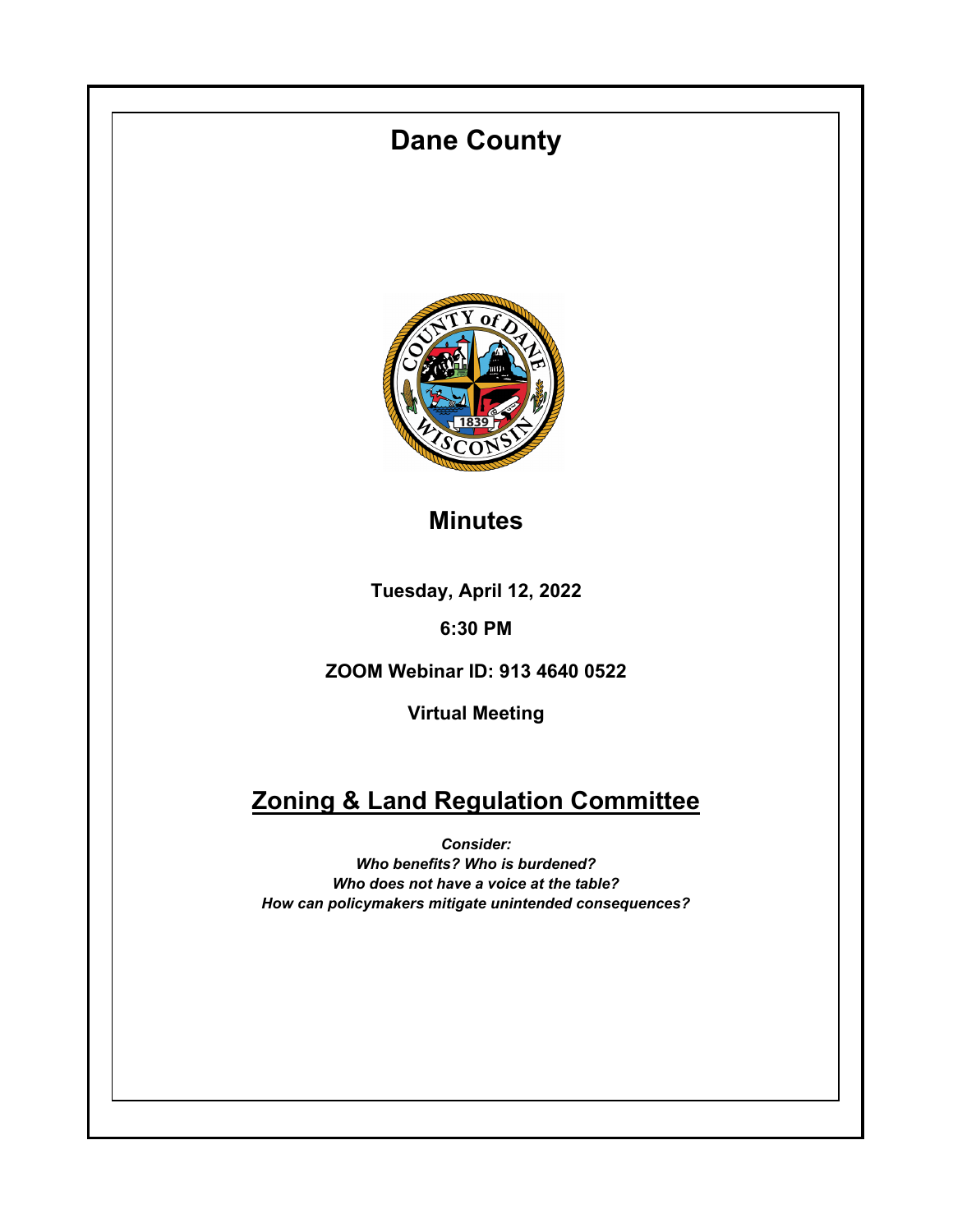# **A. Call to Order**

**Chair BOLLIG called the April 12, 2022 Zoning and Land Regulation Committee meeting to order at 6:30 PM Staff in attendance: Chlebowski, Everson, Lane, and Violante**

**Present** 4 - JERRY BOLLIG, STEVEN PETERS, TIM KIEFER, and SARAH SMITH

**Excused** 1 - MICHELE DOOLAN

#### **B. Public comment for any item not listed on the agenda**

**No comments made by the public.**

#### **C. Consideration of Minutes**

2021 [MIN-716](http://dane.legistar.com/gateway.aspx?m=l&id=/matter.aspx?key=22581) Minutes of the March 22, 2022 Zoning and Land Regulation Committee meeting

> **A motion was made by PETERS, seconded by SMITH, that the Minutes be approved. The motion carried by the following vote: 4-0.**

**Ayes:** 4 - BOLLIG,PETERS,KIEFERandSMITH

**Excused:** 1 - DOOLAN

# **D. Public Hearing for Zoning Map Amendments, Conditional Use Permits, and Ordinance Amendments**

#### **E. Zoning Map Amendments and Conditional Use Permits from previous meetings**

[11748](http://dane.legistar.com/gateway.aspx?m=l&id=/matter.aspx?key=20851) PETITION: REZONE 11748 APPLICANT: RANDY J BOLLIG LOCATION: 1535 COUNTY HIGHWAY Z, SECTION 6, TOWN OF PERRY CHANGE FROM: FP-35 Farmland Preservation District TO RR-8 Rural Residential District REASON: creating one residential lot

*In support: Garrison Bollig*

**A motion was made by PETERS, seconded by SMITH, that the Zoning Petition be recommended for approval with one condition. The motion carried by the following vote: 3-0-1 BOLLIG Abtained**

**1. The petition shall be amended to rezone the owner's remaining lands lying north and south of the proposed new 8 acre RR-8 parcel to the FP-1 zoning district. Proposed Lots 1 and 3 of the CSM shall be zoned to the FP-1 district, and Lot 2 to the RR-8 district.**

**Ayes:** 3 - PETERS,KIEFERandSMITH

**Excused:** 1 - DOOLAN

**Abstain:** 1 - BOLLIG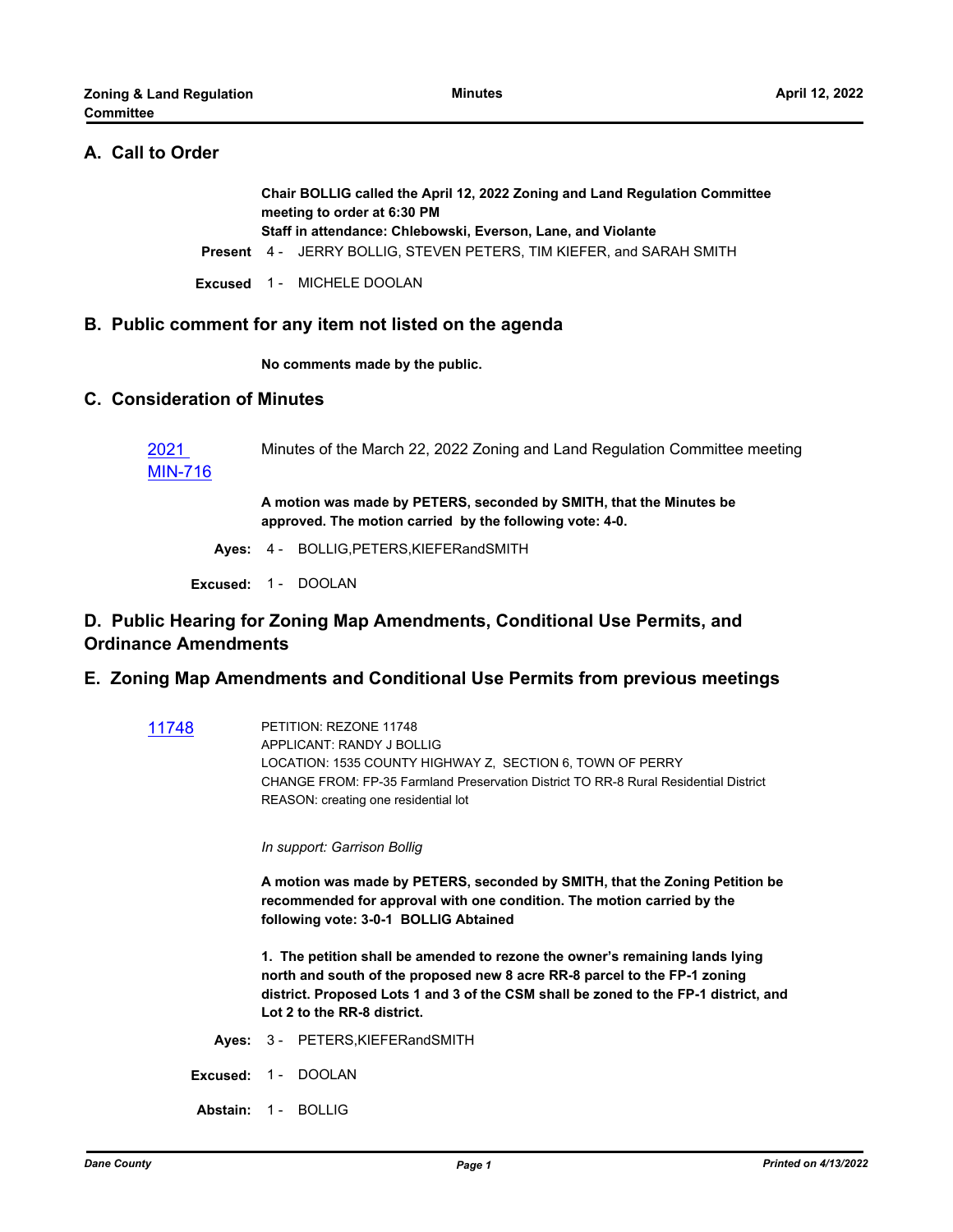|       | In support: James McFadden, George Boyer                                                                                                              |
|-------|-------------------------------------------------------------------------------------------------------------------------------------------------------|
|       | CHANGE FROM: SFR-08 Single Family Residential District TO HC Heavy Commercial District<br>REASON: change zoning to allow for vehicle sales and repair |
| 11791 | PETITION: REZONE 11791<br>APPLICANT: SIMPLY HOMES PROPERTY MANAGEMENT LLC<br>LOCATION: 533 WATERLOO ROAD, SECTION 15, TOWN OF MEDINA                  |

**A motion was made by PETERS, seconded by SMITH, that the Zoning Petition be recommended for approval with conditions. The motion carried by the following vote: 4-0.**

**1. Within 90 days of county board approval of the zoning petition, the property owner shall record a deed restriction on the HC-zoned property that states the following:**

**a. Land uses are limited exclusively to a business that offers used car sales and maintenance.**

**b. Development of the site and operation of the business shall be done in strict compliance with the operations, site, landscaping, lighting, screening, and signage plans submitted and dated 2/25/2022.**

**c. Hours of operation are limited to 9:00AM to 5:00PM, Monday through Saturday. d. Signage shall be limited to one 4'x8' wall sign as depicted on the site plan dated 2/25/2022. The installation of off-premises (billboard) signage is prohibited. 2. Site development and construction activities shall not occur outside the hours of 7:00AM – 7:00PM Monday-Friday, or 8:00AM-5:00PM Saturday-Sunday. 3. All setbacks and required yards in the approved site plan meet those of the Heavy Commercial district as specified in s. 10.273;**

**4. The existing building shall be brought into compliance and maintained to meet current requirements of the Wisconsin Commercial Building Code. 5. The applicant shall obtain erosion control and storm water management permits meeting the requirements of Chapter 14, Dane County Code of Ordinances, prior to development.**

**Ayes:** 4 - BOLLIG,PETERS,KIEFERandSMITH

**Excused:** 1 - DOOLAN

[11795](http://dane.legistar.com/gateway.aspx?m=l&id=/matter.aspx?key=21687) PETITION: REZONE 11795 APPLICANT: DENNIS C MIDTHUN LOCATION: 2292 CTY HIGHWAY J, SECTION 23, TOWN OF SPRINGDALE CHANGE FROM: AT-35 Agriculture Transition District TO RR-2 Rural Residential District and SFR-1 Single Family Residential District REASON: creating one residential lot and one residential zoning boundary

*In support: Dennis Midthun*

**A motion was made by PETERS, seconded by SMITH, that the Zoning Petition be recommended for approval with one condition. The motion carried by the following vote: 4-0.**

**1. The balance of PIN 0607-234-8000-6 remaining after the SFR-1 lot is created be deed restricted to prohibit further land divisions.**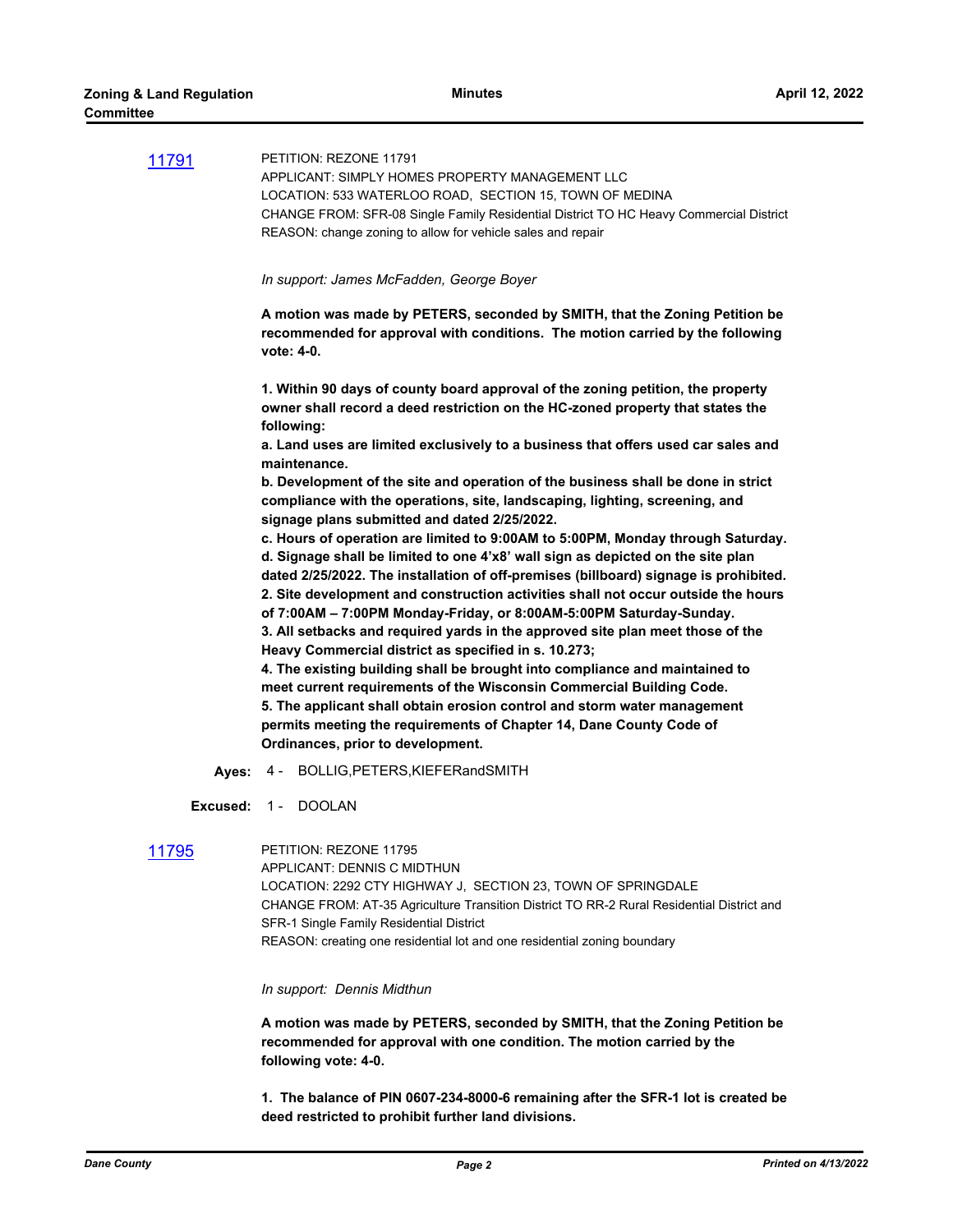#### **Ayes:** 4 - BOLLIG,PETERS,KIEFERandSMITH

**Excused:** 1 - DOOLAN

[11807](http://dane.legistar.com/gateway.aspx?m=l&id=/matter.aspx?key=22114) PETITION: REZONE 11807 APPLICANT: JASON DIAZ LOCATION: SOUTH OF 277 WILDERNESS WAY, SECTION 33, TOWN OF OREGON CHANGE FROM: FP-35 Farmland Preservation District TO RR-2 Rural Residential District REASON: creating two residential lots

*In support: JasonDiaz and Jeff Bartig*

**A motion was made by PETERS, seconded by SMITH, that the Zoning Petition be recommended for approval with conditions. The motion carried by the following vote: 4-0.**

**1. A deed restriction shall be recorded on parcels 0509-332-9500-8, 0509-331-9070-0, 0509-332-8341-0 & 0509-331-8721-0 to prohibit further residential development on the remaining FP-35 Farmland Preservation zoned land. The housing density rights for the original farm have been exhausted.**

**2. A shared driveway agreement shall be recorded on the properties pursuant to Dane County Code of Ordinance Section 75.19(8) to allow for 1 lot to be created without public road frontage. The agreement shall include access to the other residential lot being created and the remaining agricultural property. Within 90 days, the application shall be approved by Dane County Zoning Division or the zoning shall become null and void.**

**3. A driveway permit shall be approved by the Town of Oregon prior to obtaining a zoning permit. The driveway design shall comply with all requirements of the Town of Oregon Driveway Ordinance including culvert, build-up to cul-de-sac, and bump out requirements.**

**4. Storm water management permit and erosion control permit shall be obtained from Dane County Land and Water Resources Department prior to obtaining a zoning permit.**

**Ayes:** 4 - BOLLIG,PETERS,KIEFERandSMITH

**Excused:** 1 - DOOLAN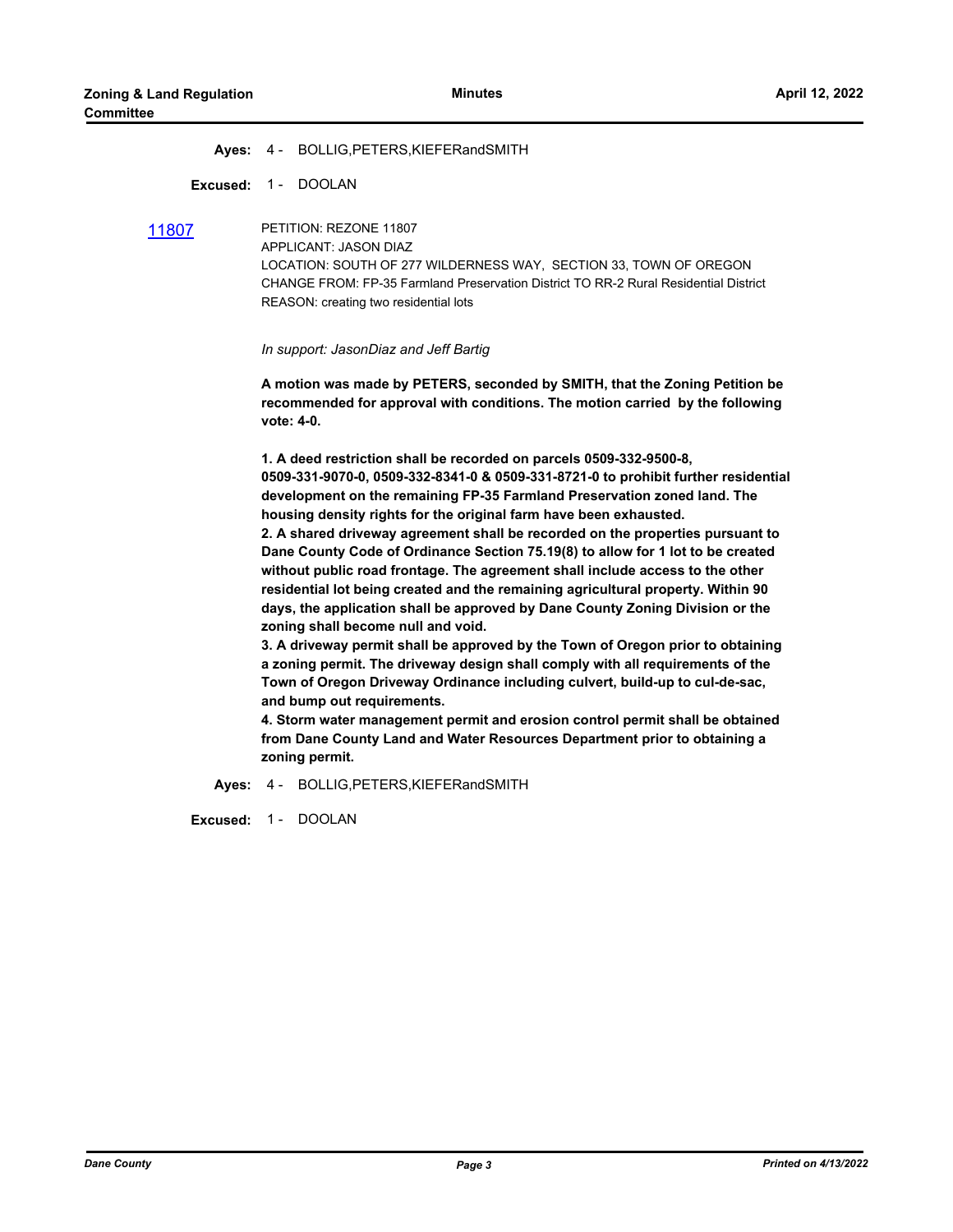[2557](http://dane.legistar.com/gateway.aspx?m=l&id=/matter.aspx?key=22121) PETITION: CUP 02557 APPLICANT: 17 OBRIEN CT LLC LOCATION: 4114 TOWER ROAD, SECTION 9, TOWN OF DUNN CUP DESCRIPTION: transient and tourist lodging *In support: Brian Spanos* **A motion was made by PETERS, seconded by SMITH, that the Conditional Use Permit be approved with the following conditions. The motion carried by the following vote: 4-0. 1. The rental period shall be between a minimum of 7 days to a maximum of 29 days. 2. The maximum number of allowable rental days within a 365-day period is 180 days. This 180 day period must run consecutively. The landowner must notify the Town of Dunn Clerk in writing when the first rental within a 365-day period begins. 3. There shall be no advertising that is inconsistent with Condition #1 and Condition #2. Advertisements must be consistent with Condition #1 and Condition #2 prior to the issuance of a Conditional Use Permit. 4. Applicant shall not advertise for, nor accept reservations for, more than 2 guests over 12 years old and no more than 5 total guests. 5. Operator shall designate off-street parking spaces for renters on the property and limit the number of renter vehicles, trailers, and recreational items not to exceed the number of parking spaces the operator provides. Parking space limit shall appear in all advertising for the short-term rental. 6. Any external lighting shall be restricted to safety lights at the entrance and exits of buildings. Lighting must be dark skies compliant and no light shall spill over neighboring property line. 7. Holder of the CUP is required to obtain all necessary local, county, state, and federal permits and licenses related to the transient and tourist lodging operation. 8. The CUP will terminate when the property is sold. 9. The physical development and operation of the conditional use must conform, in all respects, to the approved site plan, operational plan and phasing plan. 10. New and existing buildings proposed to house a conditional use must be constructed and maintained to meet the current requirements of the applicable sections of the Wisconsin Uniform Dwelling Code. 11. The applicant shall apply for, receive and maintain all other legally required and applicable local, county, state and federal permits. Copies of approved permits or other evidence of compliance will be provided to the zoning administrator upon request. 12. Any ongoing business operation must obtain and continue to meet all legally required and applicable local, county, state and federal licensing requirements. Copies of approved licenses or other evidence of compliance will be provided to the zoning administrator upon request. 13. All vehicles and equipment must access the site only at approved locations identified in the site plan and operations plan. 14. If the Dane County Highway, Transportation and Public Works Department or the town engineer determine that road intersection improvements are necessary to safely accommodate the conditional use, the cost of such improvements shall be borne by the landowner. Costs borne by the landowner shall be proportional to the incremental increase in traffic associated with the proposed conditional**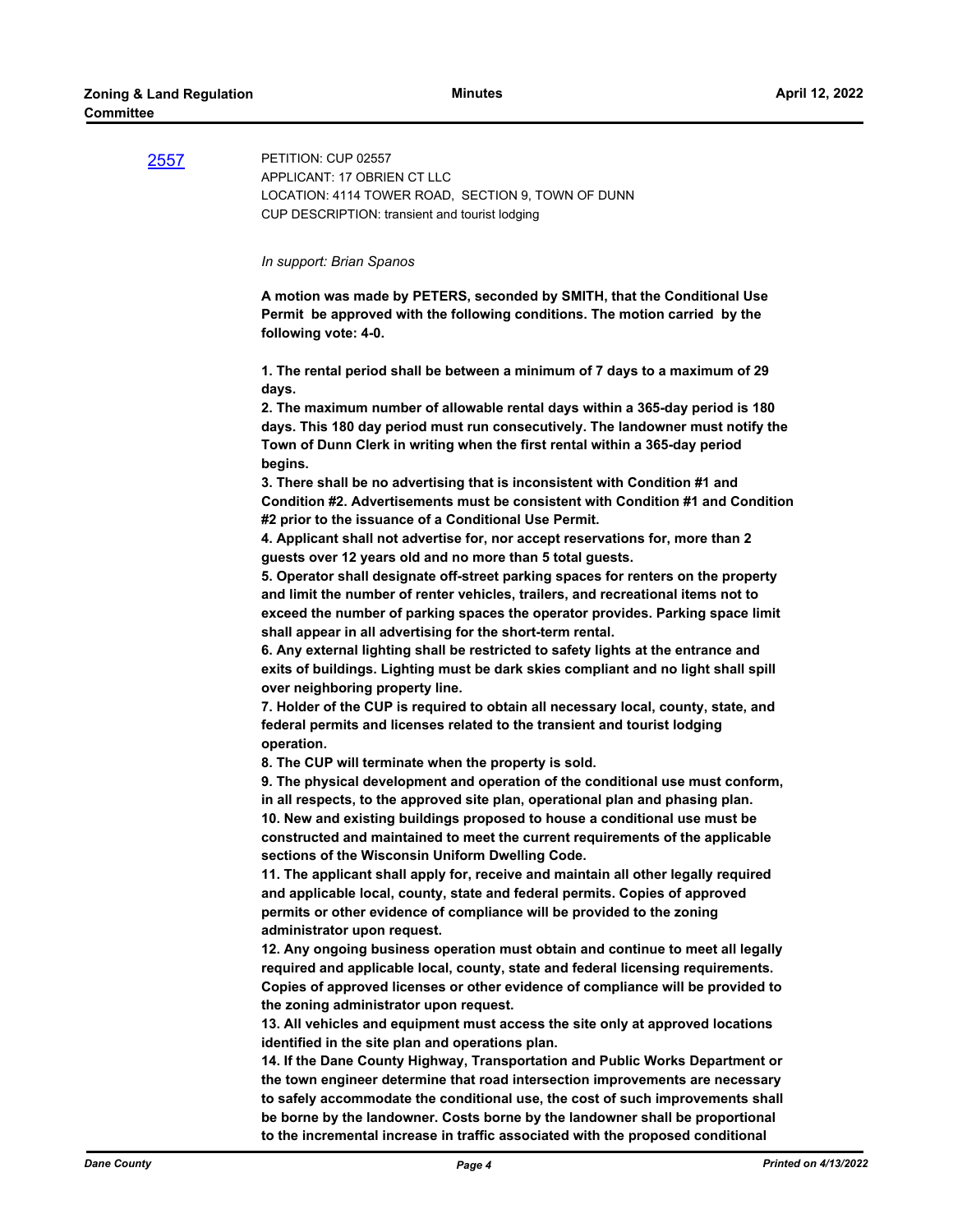#### **use.**

**15. The Zoning Administrator or designee may enter the premises of the operation in order to inspect those premises and to ascertain compliance with these conditions or to investigate an alleged violation. Zoning staff conducting inspections or investigations will comply with any applicable workplace safety rules or standards for the site.**

**16. The owner must post, in a prominent public place and in a form approved by the zoning administrator, a placard with the approved Conditional Use Permit number, the nature of the operation, name and contact information for the operator, and contact information for the Dane County Zoning Division. 17. The owner or operator must keep a copy of the conditional use permit, including the list of all conditions, on the site, available for inspection to the public during business hours.**

**18. Failure to comply with any imposed conditions, or to pay reasonable county costs of investigation or enforcement of sustained violations, may be grounds for revocation of the conditional use permit. The holder of a conditional use permit shall be given a reasonable opportunity to correct any violations prior to revocation. If any use allowed by an approved conditional use permit is abandoned for one year or more, the associated conditional use permit shall be terminated. Future re-establishment of an abandoned conditional use shall require approval of a new conditional use permit.**

**Ayes:** 4 - BOLLIG,PETERS,KIEFERandSMITH

**Excused:** 1 - DOOLAN

### **F. Plats and Certified Survey Maps**

[2021 LD-018](http://dane.legistar.com/gateway.aspx?m=l&id=/matter.aspx?key=22595) Preliminary Plat - Olson's Bliven Road Addition Town of Albion Staff recommends conditional approval

> **A motion was made by PETERS, seconded by SMITH, that the preliminary plat be approved with conditions. The motion carried by the following vote: 4-0.**

**1. The document is to be completed in accordance with S.236.34, Wisconsin State Statutes.**

**2. Lots will be served by municipal sewer. Minimum lot size requires each lot to be not less than 8,000 square feet.**

 **Average lot size: 23,079 square feet or 0.529 acres**

**3. Utility easements are to be provided.**

 **Easements across lots or along rear or side lot lines shall be provided for utilities where necessary, shall be at least 6 feet wide on each side of lot lines 4. Subdivisions where public sanitary sewers are available at the time of platting, sanitary sewers shall be provided to each lot within the subdivision. 5. All public land dedications are to be clearly designated "dedicated to the public."**

**Ayes:** 4 - BOLLIG,PETERS,KIEFERandSMITH

**Excused:** 1 - DOOLAN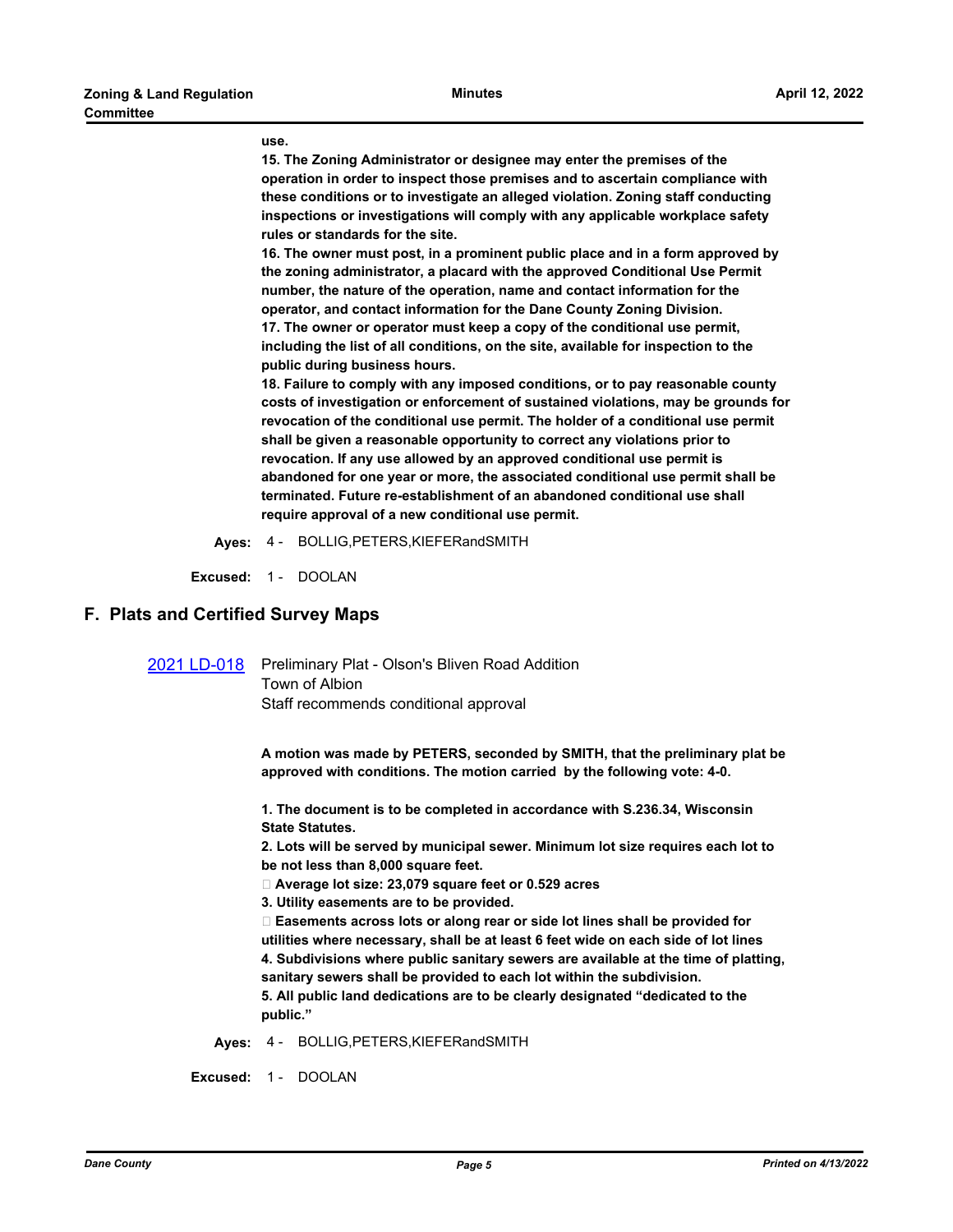### **G. Resolutions**

| 2021<br><b>RES-365</b> | APPROVING CONTRACT ADDENDUM #1 (CONTRACT #13206A) WITH<br><b>FIDLAR TECHNOLOGIES INC</b>                                                            |
|------------------------|-----------------------------------------------------------------------------------------------------------------------------------------------------|
|                        | A motion was made by KIEFER, seconded by PETERS, that the Resolution be<br>recommended for approval. The motion carried by the following vote: 4-0. |
|                        | Ayes: 4 - BOLLIG, PETERS, KIEFER and SMITH                                                                                                          |
|                        | Excused: 1 - DOOLAN                                                                                                                                 |
| 2021                   | IN SUPPORT OF NAMING BIG HILL SAVANNA                                                                                                               |

# [RES-411](http://dane.legistar.com/gateway.aspx?m=l&id=/matter.aspx?key=22509)

**A motion was made by PETERS, seconded by SMITH, that the Resolution be recommended for approval. The motion carried by the following vote: 4-0.**

- **Ayes:** 4 BOLLIG,PETERS,KIEFERandSMITH
- **Excused:** 1 DOOLAN

# **H. Ordinance Amendment**

[2021 OA-058](http://dane.legistar.com/gateway.aspx?m=l&id=/matter.aspx?key=21642) AMENDING CHAPTER 10 OF THE DANE COUNTY CODE OF ORDINANCES, REGARDING THE DEFINITION OF A "DAY CARE CENTER."

> **A motion was made by KIEFER, seconded by PETERS, that the Ordinance Amendment be postponed until such time as a new public hearing can be arranged. The motion carried by the following vote: 4-0.**

**Ayes:** 4 - BOLLIG,PETERS,KIEFERandSMITH

**Excused:** 1 - DOOLAN

#### **I. Items Requiring Committee Action**

#### **J. Reports to Committee**

Discussion regarding the design of single-family residences

# [DISC-069](http://dane.legistar.com/gateway.aspx?m=l&id=/matter.aspx?key=22667)

2021

**A motion was made by KIEFER, seconded by PETERS, that the Discussion Item be postponed until such time as it can be brought before the new ZLR Committee at the appropriate time as designated by staff. The motion carried by the following vote: 4-0.**

**Ayes:** 4 - BOLLIG,PETERS,KIEFERandSMITH